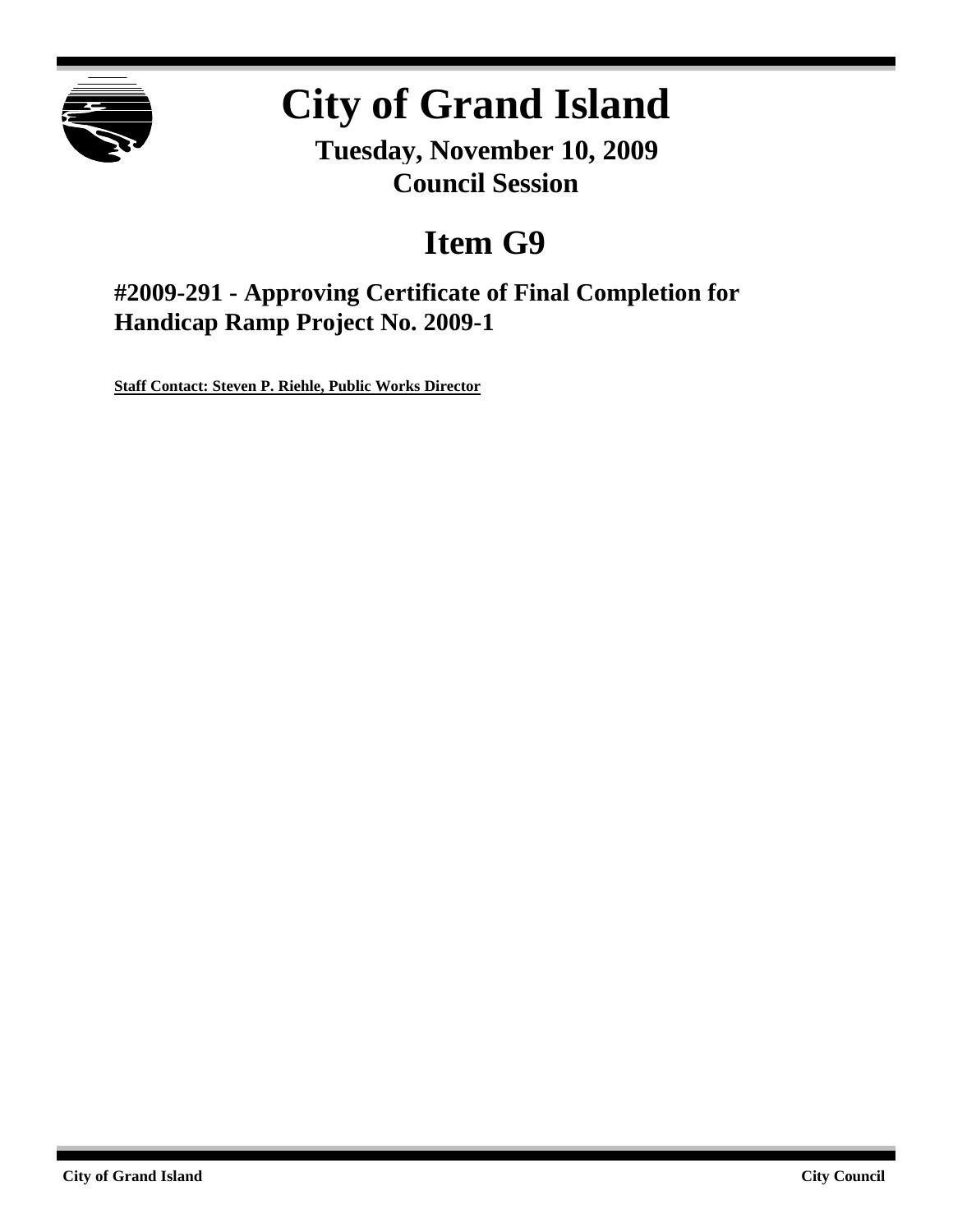## **Council Agenda Memo**

| From:           | Steven P. Riehle, Public Works Director                                           |  |  |  |
|-----------------|-----------------------------------------------------------------------------------|--|--|--|
| <b>Meeting:</b> | November 10, 2009                                                                 |  |  |  |
| Subject:        | Approving Certificate of Final Completion for Handicap<br>Ramp Project No. 2009-1 |  |  |  |
| Item $\#$ 's:   | $G-9$                                                                             |  |  |  |
| $Presenter(s):$ | Steven P. Riehle, Public Works Director                                           |  |  |  |

#### **Background**

Galvan Construction, Inc. of Grand Island, Nebraska was awarded a \$128,002.90 contract for the above project on June 23, 2009. The contract was for the installation of handicap ramps, in conjunction with asphalt street resurfacing in accordance with Federal ADA (Americans with Disabilities Act) regulations. Work commenced on July 7, 2009 and was completed on October 15, 2009.

#### **Discussion**

The project was completed in accordance with the terms, conditions, and stipulations of the contract, plans, and specifications. It was completed with an overrun of \$14,459.10, for a total cost of \$142,462.00.

The project plans were prepared with estimated quantities at each curb ramp area. Any required changes are made in the field as the project is being built because of the condition of the sidewalks. At times more pavement is removed to accommodate drainage, or additional sidewalk is removed to make a slope that conforms to ADA regulations. Approximately \$2,000.00 of the overrun was in the area of saw cutting to avoid an overrun in the removal and replacement bid items. Approximately \$12,000.00 was in curb and gutter to maintain or improve drainage.

### **Alternatives**

It appears that the Council has the following alternatives concerning the issue at hand. The Council may: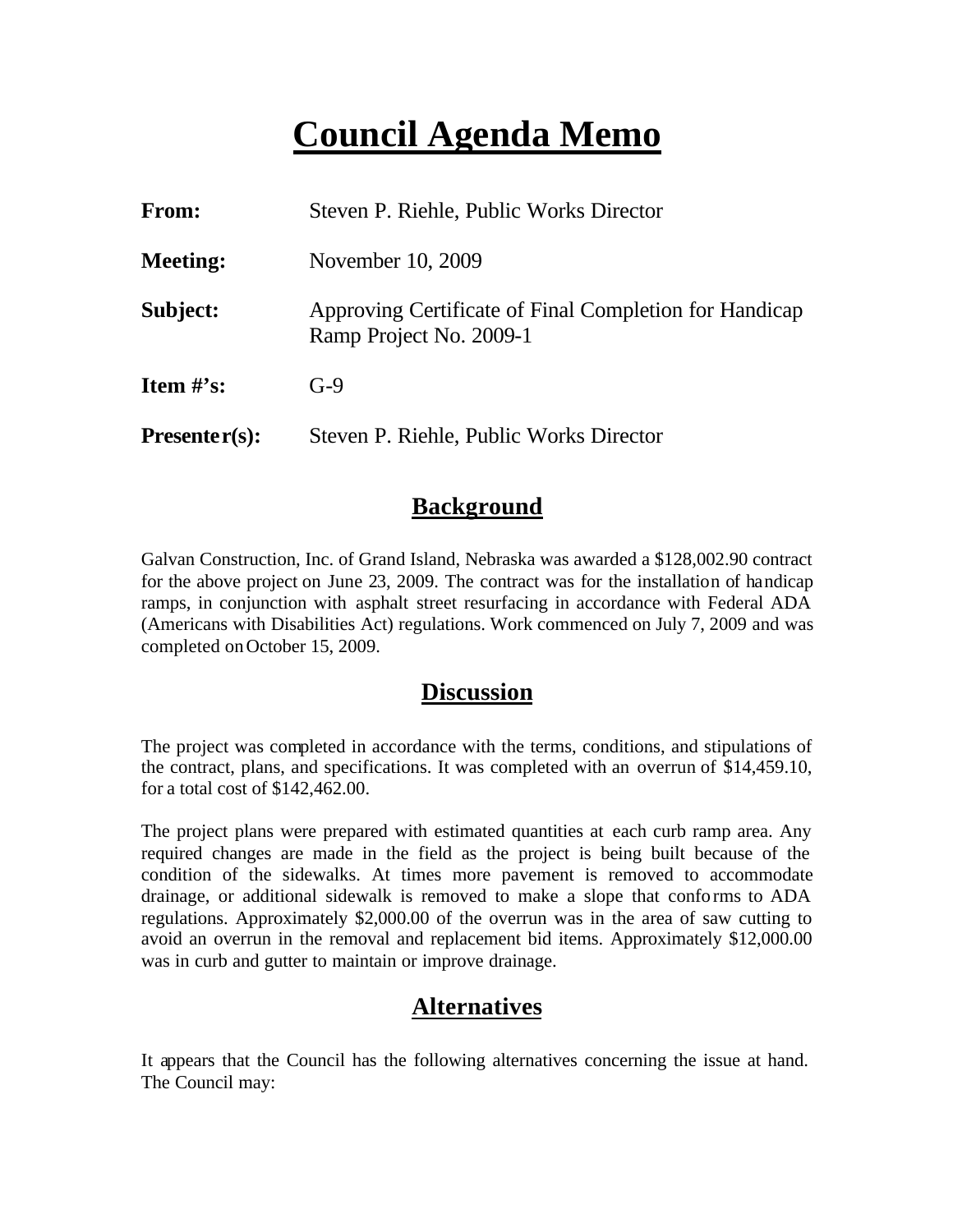- 1. Move to approve<br>2. Refer the issue to
- Refer the issue to a Committee
- 3. Postpone the issue to future date
- 4. Take no action on the issue

## **Recommendation**

City Administration recommends that the Council approve the Certificate of Final Completion for Handicap Ramp Project No. 2009-1.

### **Sample Motion**

Move to approve the Certificate of Final Completion for Handicap Ramp Project No. 2009-1.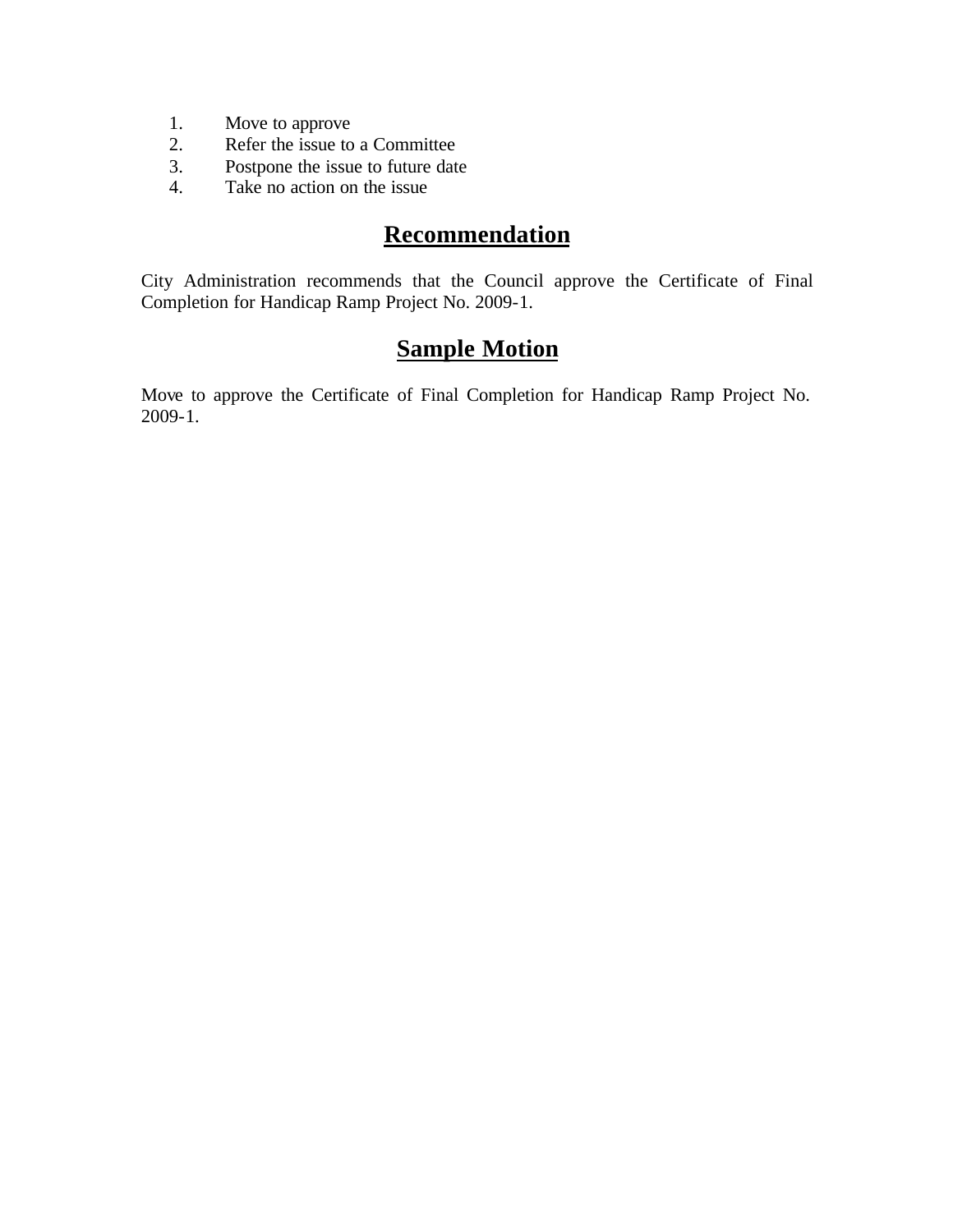#### **ENGINEER'S CERTIFICATE OF FINAL COMPLETION**

Handicap Ramp Project No. 2009-1 CITY OF GRAND ISLAND, NEBRASKA November 10, 2009

TO THE MEMBERS OF THE COUNCIL CITY OF GRAND ISLAND GRAND ISLAND, NEBRASKA

This is to certify that Handicap Ramp Project No. 2009-1 has been fully completed by Galvan Construction, Inc. of Grand Island, Nebraska under the contract dated June 23, 2009. The work has been completed in accordance with the terms, conditions, and stipulations of said contract and complies with the contract, the plans and specifications. The work is hereby accepted for the City of Grand Island, Nebraska, by me as Public Works Director in accordance with the provisions of Section 16-650 R.R.S., 1943.

#### **Handicap Ramp Project No. 2009-1**

|            |                                | Unit        |             | Total           | Total           |
|------------|--------------------------------|-------------|-------------|-----------------|-----------------|
| <u>No.</u> | <b>Description</b>             | Price       | <u>Unit</u> | <b>Quantity</b> | <u>Cost</u>     |
| 1.         | Remove 4" Walk                 | \$<br>1.75  | s.f.        | 9910.60         | \$17,343.55     |
| 2.         | Remove Brick Walk              | \$<br>2.25  | s.f.        | 220.50          | 496.13<br>\$    |
| 3.         | Remove 5" Drive                | \$<br>2.50  | s.f.        | 54.03           | \$<br>135.08    |
| 4.         | Remove 6" Pavement             | \$<br>3.00  | s.f.        | 1133.27         | \$<br>3,399.81  |
| 5.         | Remove 8" Pavement             | \$<br>3.25  | s.f.        | 738.00          | \$<br>2,398.50  |
| 6.         | Remove 9" Pavement             | \$<br>3.50  | s.f.        | 0.00            | \$<br>0.00      |
| 7.         | Remove 24" Curb & Gutter       | \$<br>5.50  | I.f.        | 860.45          | \$<br>4,732.48  |
| 8.         | Remove 30" Curb & Gutter       | \$<br>6.00  | If.         | 23.90           | \$<br>143.40    |
| 9.         | Remove Integral Curb           | \$<br>1.00  | I.f.        | 1102.25         | \$<br>1,102.25  |
| 10.        | Remove Retaining Wall          | 10.00<br>\$ | I.f.        | 3.00            | \$<br>30.00     |
| 11.        | Saw Cut                        | \$<br>2.50  | If.         | 3294.12         | \$<br>8,235.30  |
| 12.        | Place 4" Walk                  | \$<br>3.00  | s.f.        | 11564.38        | 34,693.14<br>\$ |
| 13.        | Place 5" Drive                 | \$<br>3.50  | s.f.        | 54.03           | 189.11<br>\$    |
| 14.        | Place 6" Pavement              | 31.50<br>\$ | s.y.        | 16.00           | \$<br>504.00    |
| 15.        | Place 8" Pavement              | 35.00<br>\$ | s.y.        | 7.62            | \$<br>266.70    |
| 16.        | Place 9" Pavement              | 40.00<br>\$ | S.y.        | 0.00            | \$<br>0.00      |
| 17.        | Build 24" Curb & Gutter        | 15.00<br>S  | I.f.        | 1665.15         | \$<br>24,977.25 |
| 18.        | Build 30" Curb & Gutter        | \$<br>18.00 | I.f.        | 31.60           | \$<br>568.80    |
| 19.        | <b>Build Integral Curb</b>     | 2.00<br>\$  | I.f.        | 353.25          | \$<br>706.50    |
| 20.        | Adjust Water Valve             | \$100.00    | ea.         | 2.00            | \$<br>200.00    |
| 21.        | Adjust Pull Box                | \$100.00    | ea.         | 2.00            | \$<br>200.00    |
| 22.        | Landscaping/Sprinkler Repair   | \$500.00    | I.s.        | 1.00            | \$<br>500.00    |
| 23.        | Furnish & Place 2x2 Detectable | \$120.00    | ea.         | 347.00          | \$41,640.00     |
|            | <b>Warning Plates</b>          |             |             |                 |                 |

---------------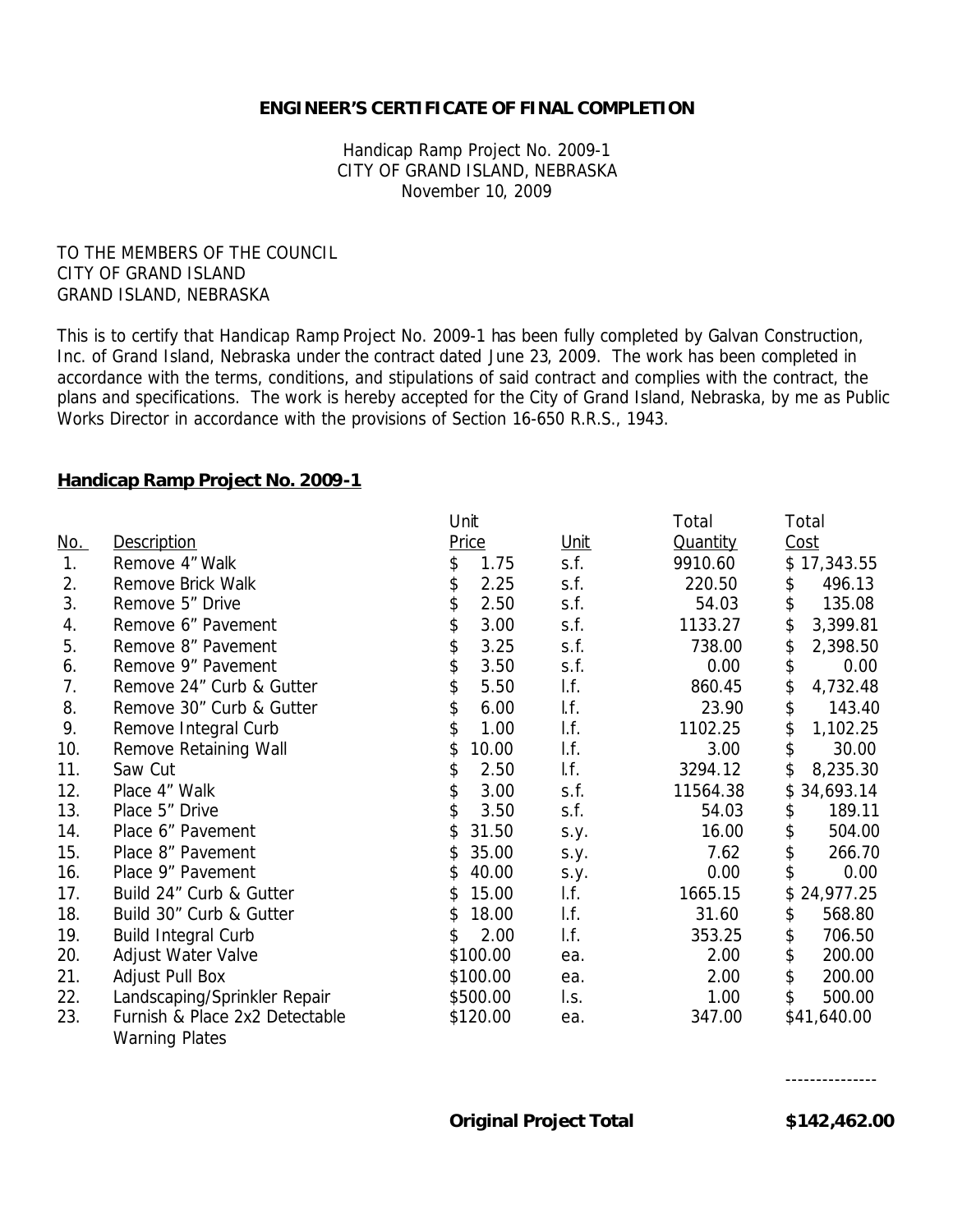I hereby recommend that the Engineer's Certificate of Final Completion for Handicap Ramp Project No. 2009-1 be approved.

\_\_\_\_\_\_\_\_\_\_\_\_\_\_\_\_\_\_\_\_\_\_\_\_\_\_\_\_\_\_\_\_\_\_\_\_\_\_\_\_\_\_\_\_ \_\_\_\_\_\_\_\_\_\_\_\_\_\_\_\_\_\_\_\_\_\_\_\_\_\_\_\_\_\_\_\_\_\_\_

Steven P. Riehle - City Engineer/Public Works Director Margaret Hornady - Mayor